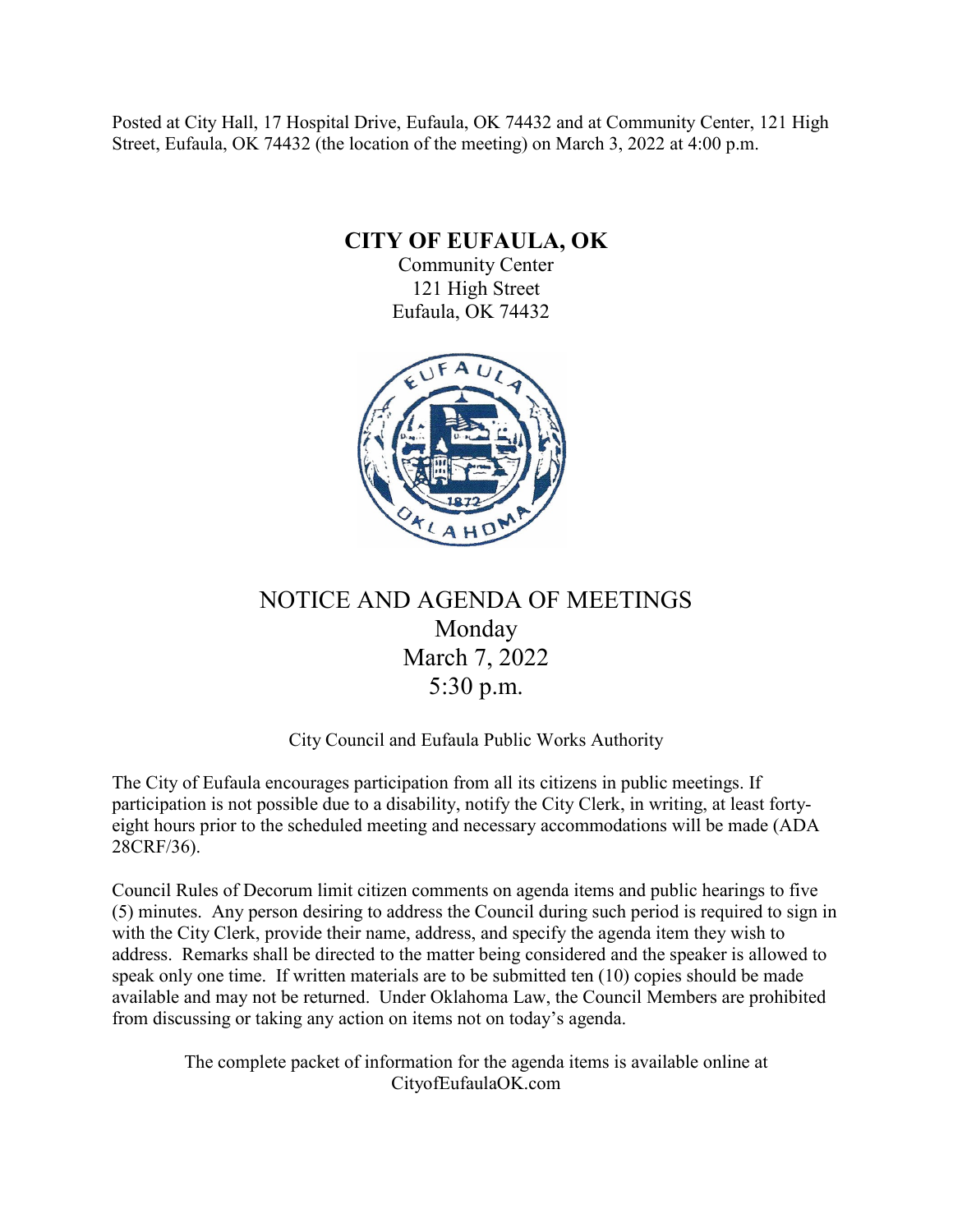# City Council

Mayor Todd Warren Vice Mayor Nancy Mouser Council Member Frank Davis Council Member Dan Kirby Council Member Jamie Upton

AGENDA EUFAULA CITY COUNCIL March 7, 2022 5:30 p.m.

1. CALL TO ORDER MAYOR TODD WARREN

- 2. INVOCATION
- 3. PLEDGE OF ALLEGIANCE MAYOR TODD WARREN
- 4. ROLL CALL /ATTENDANCE VALARIE COX

#### CONSENT AGENDA

All matters listed under the Consent Agenda are routine by the City Council and will be enacted by one motion. There will not be separate discussion of these items. If discussion is desired, that item will be removed from the Consent Agenda and will be considered separately. The item will then be placed in its proper order on the regular meeting and will be considered at that time.

- 5. APPROVAL OF MINUTES.
	- A. REGULAR COUNCIL MEETING FEBRUARY 7, 2022.
	- B. SPECIAL COUNCIL MEETING FEBRUARY 16, 2021.
- 6. APPROVAL OF THE TREASURER'S REPORT.
- 7. APPROVAL OF THE FEBRUARY 2022 PAYROLL FIGURES FOR THE GENERAL FUND IN THE AMOUNT OF \$55,702.83.
- 8. RECEIPT OF CLAIMS: CITY OF EUFAULA.
- 9. APPROVAL OF BUDGET AMENDMENT 2A FOR THE GENERAL FUND, POLICE ACCOUNT, RECREATION ACCOUNT.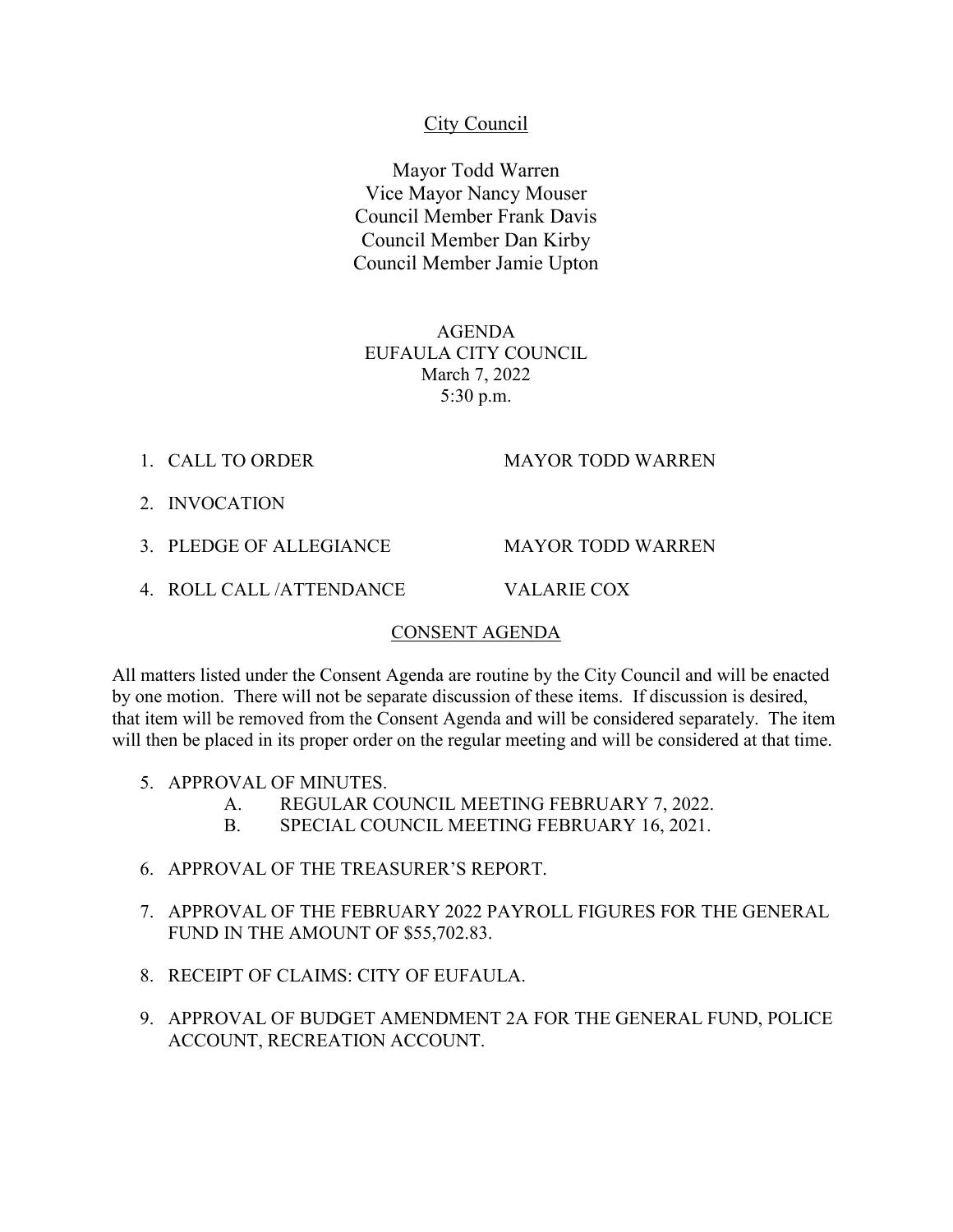## ITEMS REMOVED FROM CONSENT AGENDA

- 10. Recognition and presentation of the City of Eufaula Citizen Excellence Award to Kim Woodruff.
- 11. Recognition and presentation of the City of Eufaula Staff Excellence Award to Officer Andrew Bryan.
- 12. Consideration of Acceptance, Approval, Adoption, Rejection, Amendment, and/or Postponement to authorize the televising of City Council Meetings.
- 13. Consideration of Acceptance, Approval, Adoption, Rejection, Amendment, and/or Postponement of extending the current contract for cemetery care to Yandell and Sons Mowing at \$2,350 per mowing in 2022, as authorized by the 2021 cemetery lawncare contract.
- 14. Consideration of Acceptance, Approval, Adoption, Rejection, Amendment, and/or Postponement of an application for a Zoning Change from R1-Residnetial to CG - Commercial General at the following location: The West Ninety (90) feet of Lot Four (4) in Block Fifty (50) of the City of Eufaula. Commonly known as the corner lot of "F" Street and Lincoln Ave.
- 15. Consideration of Acceptance, Approval, Adoption, Rejection, Amendment, and/or Postponement of an application for a Zoning Change from R1-Residnetial to CG - Commercial General at the following location: The East Fifty (50) feet of Lot Four (4) in Block Fifty (50) of the City of Eufaula. Commonly known as 307 E. Lincoln Ave.
- 16. Consideration of Acceptance, Approval, Adoption, Rejection, Amendment, and/or Postponement to nominate a representative to serve on the Eastern Oklahoma Development District Board of Directors for a three-year term beginning July 1, 2022.
- 17. Consideration of Acceptance, Approval, Adoption, Rejection, Amendment, and/or Postponement pursuant to 25 O.S. § 307 B(3), consider convening in Executive Session for purposes of discussions related to the purchase or appraisal of real property.

A. Pursuant to 25 O.S. § 307 B(3), consider convening in Executive Session for purposes of discussions related to the purchase or appraisal of real property. B. Motion to convene in Executive Session for purposes of discussions related to the purchase or appraisal of real property.

- C. Executive Session
- D. Motion to come out of Executive Session and return to Open Session.
- E. Motion to take any necessary action on Executive Session item.

#### 18. REMARKS AND INQUIRIES BY CITY COUNCIL.

- 19. ANNOUNCEMENTS.
- 20. ADJOURNMENT.